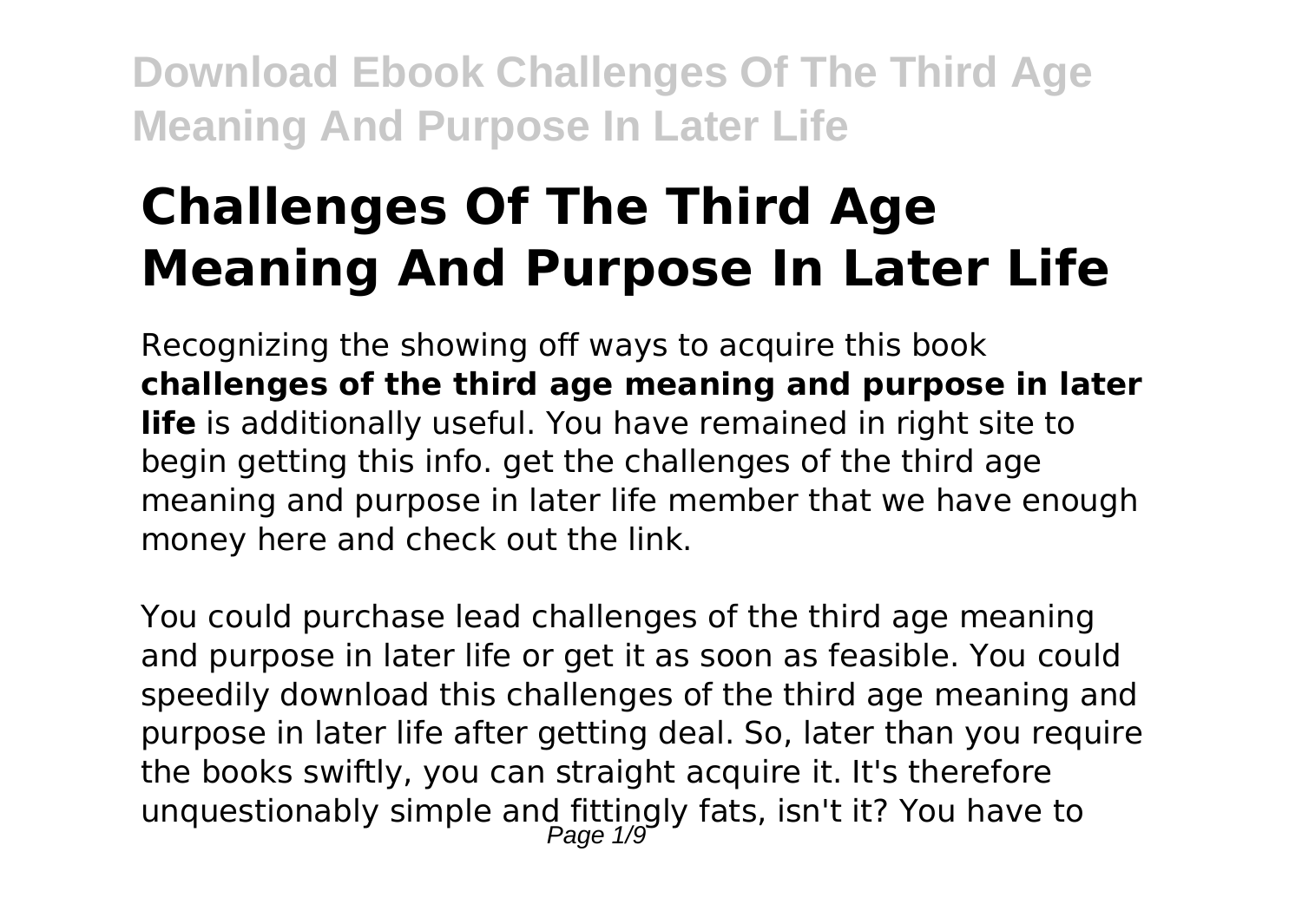favor to in this space

Ebooks are available as PDF, EPUB, Kindle and plain text files, though not all titles are available in all formats.

### **Challenges Of The Third Age**

The University of the Third Age (U3A) ... "To foster Third Age Learning and share issues and solutions to common organizational challenges. We do this by promoting the establishment of organizations that provide opportunities for older adults to learn in a friendly, social setting and by supporting adult learning organizations in this process ...

#### **University of the Third Age - Wikipedia**

In India, three-quarters of third graders can't solve a two-digit subtraction. By fifth grade, half of the students in India still could not. In Brazil, skills of 15-year-olds have improved but at the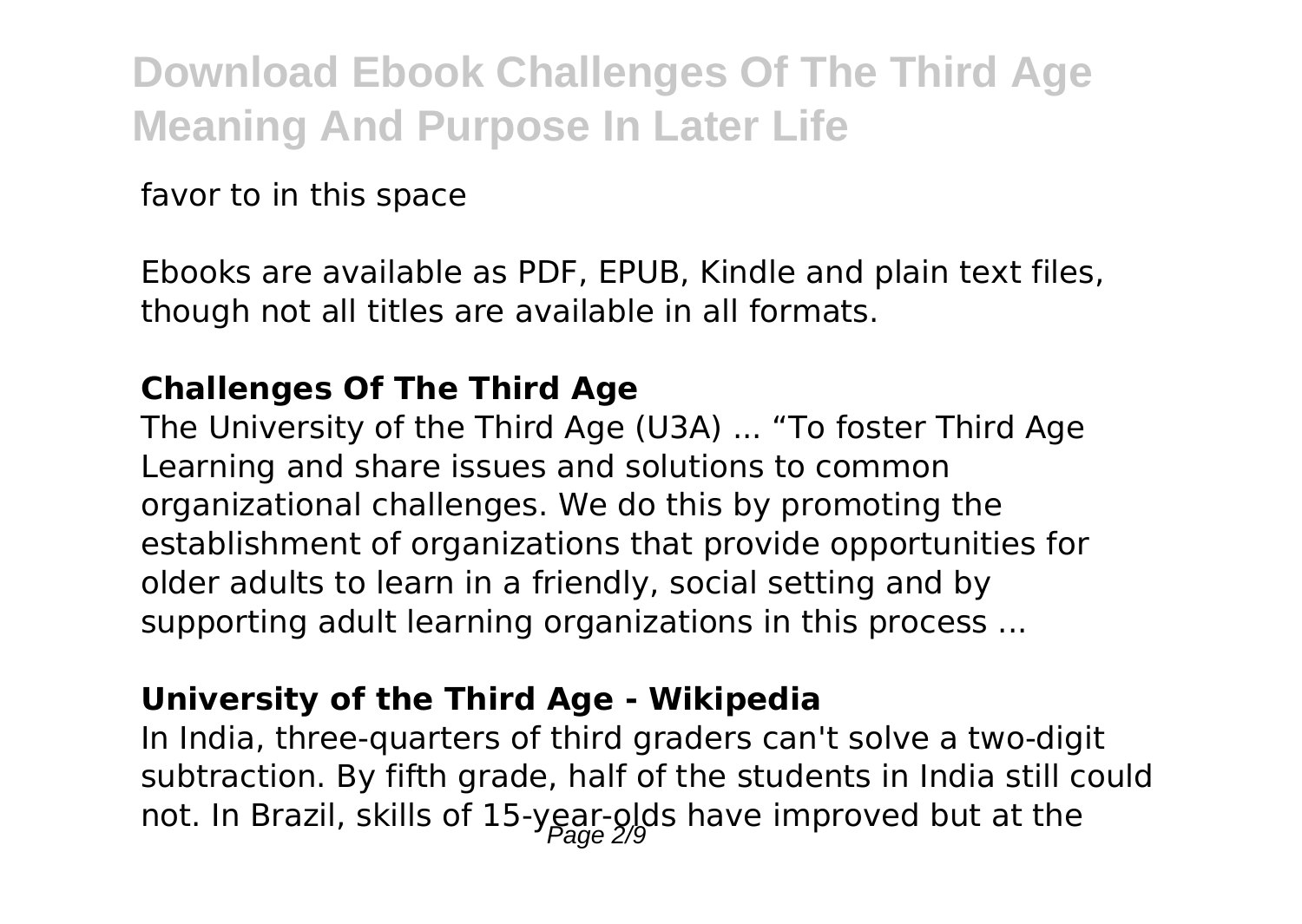current rate, they will not reach average wealthy country scores in math for 75 years, and in reading it would take 263 years, at current rates ...

# **Rich and Poor: Opportunities and Challenges in an Age of Disruption**

Third-party screening for sanctions risk: Practical considerations and approaches; Speakers: Henry Smith, Partner, Control Risks – London Jonathan Wood, Principal, Control Risks – Washington, D.C. Emily Morgan, Director, Control Risks – London FeiFei (Andrea) Ren, Senior Associate – Miller & Chevalier

### **June 30 | Managing challenges of sanctions screening in your third ...**

The Lord of the Rings: The Third Age is a 2004 role-playing video game developed by EA Redwood Shores for the PlayStation 2, Xbox and GameCube.A turn-based tactics version of the game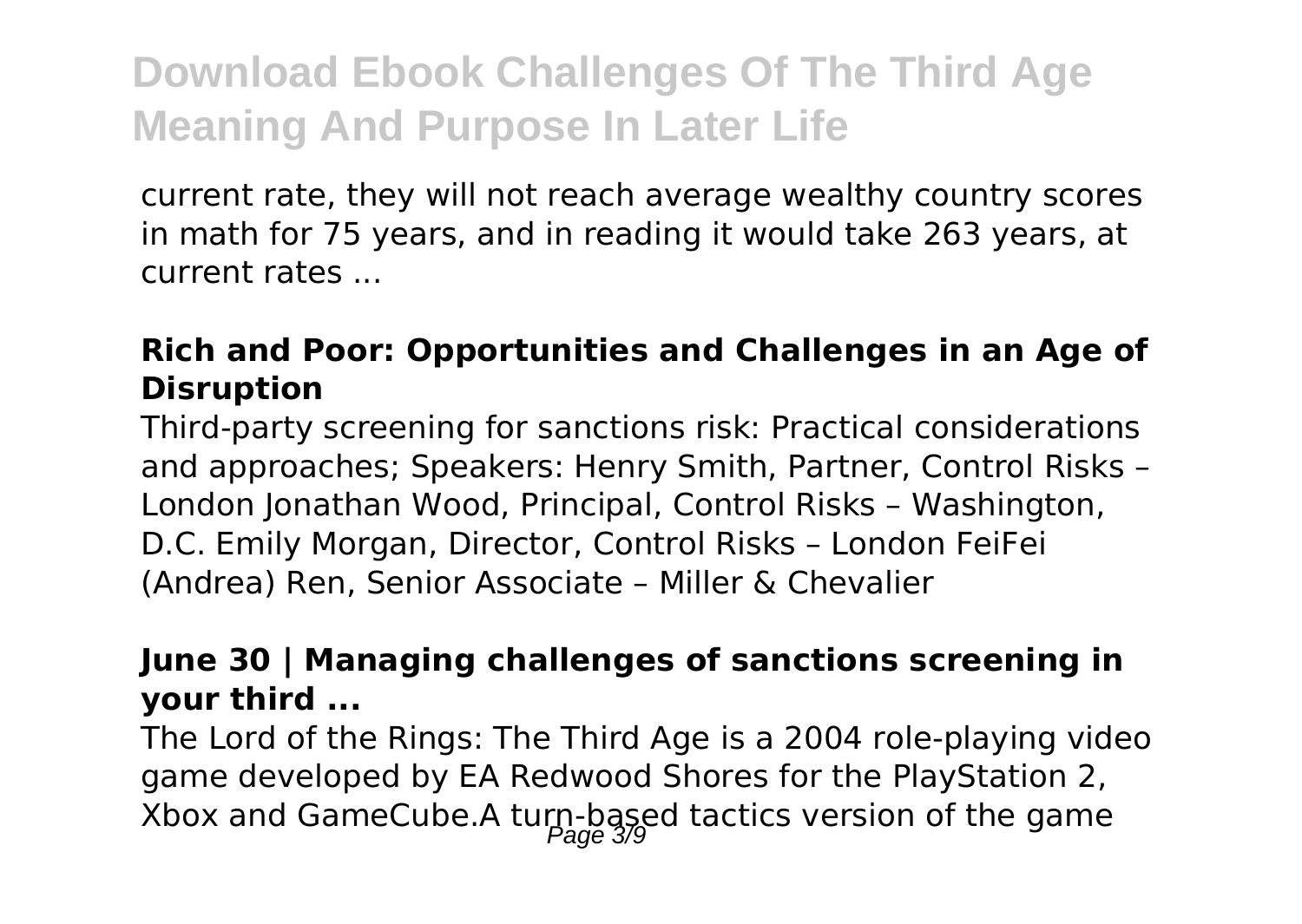was developed for the Game Boy Advance by Griptonite Games.The game was published on all platforms by Electronic Arts, and released worldwide in November 2004.. The game is a loose adaptation of Peter Jackson's ...

#### **The Lord of the Rings: The Third Age - Wikipedia**

Entrepreneurs with a business under 1 year old were almost twice as likely to report funds to start the business as a challenge compared to those with a business older than 5 years (72% vs. 39%). Although startup funds are most often reported to be a challenge by owners of the newest businesses, they are still a problem facing more than half of those with businesses 1-5 years old (56%).

# **How Does COVID-19 Affect Challenges Facing Entrepreneurs? Trends by ...** COMING OF AGE. Teens on a Year That Changed Everything. In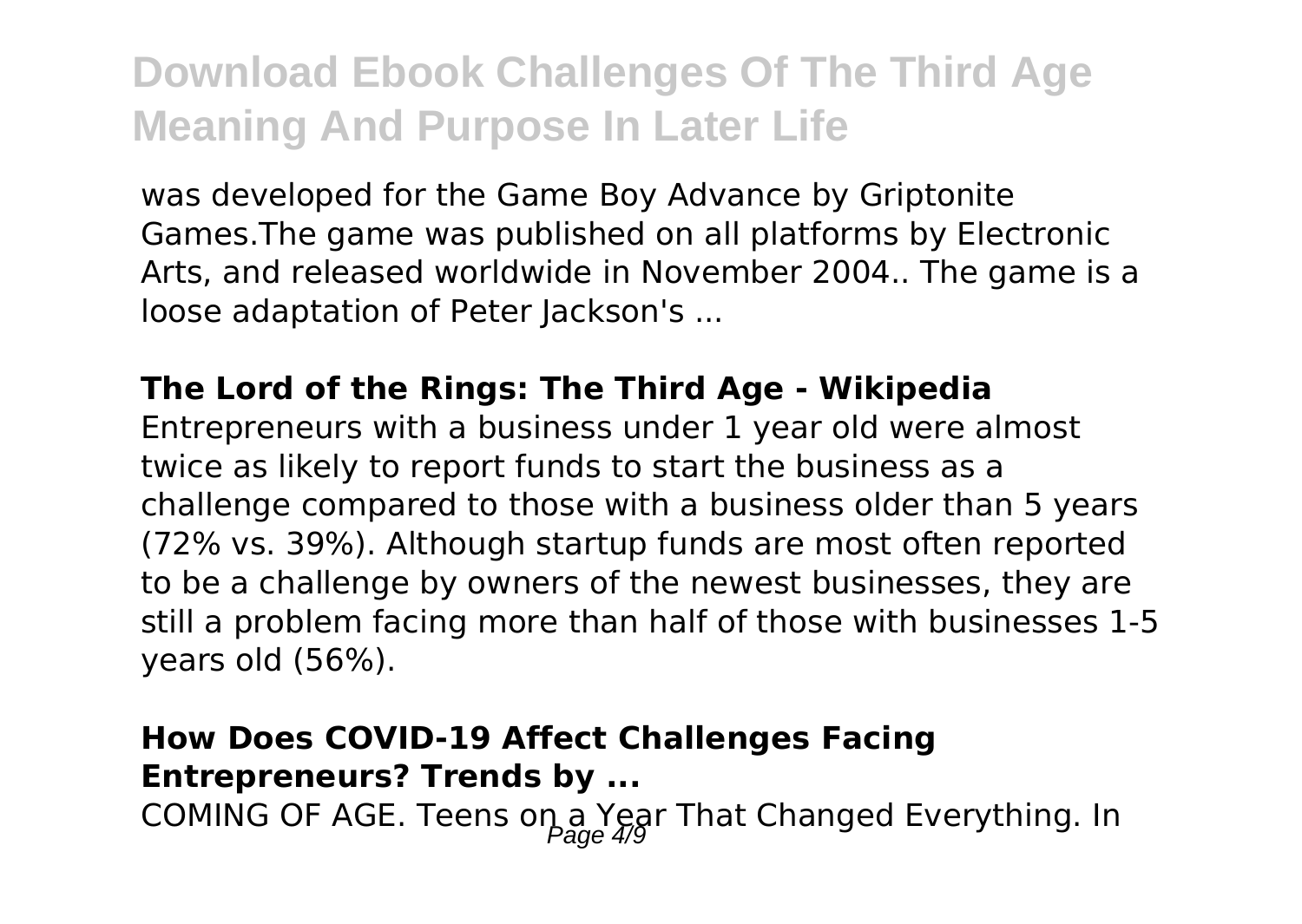words, images and video, teens across the United States show us how they have met life's challenges in the midst of a pandemic.

### **Coming of Age: Teens on Coping With a Pandemic Year - The New York Times**

The U.S. Census Bureau's Quarterly Workforce Indicators (QWI) shows the pay and age dynamic of women and men. Here, we looked at workers ages 35-44. Here, we looked at workers ages 35-44. According to the QWI data based on unemployment insurance wage records for the third quarter of 2020 (the most recent national data), women in the United ...

#### **Gender Pay Gap Widens as Women Age - Census.gov**

The consent requirement is a legacy of the belief that people under the age of 16, 17 or 18 (to complicate matters the age of consent varies by state) are not fully equipped to make good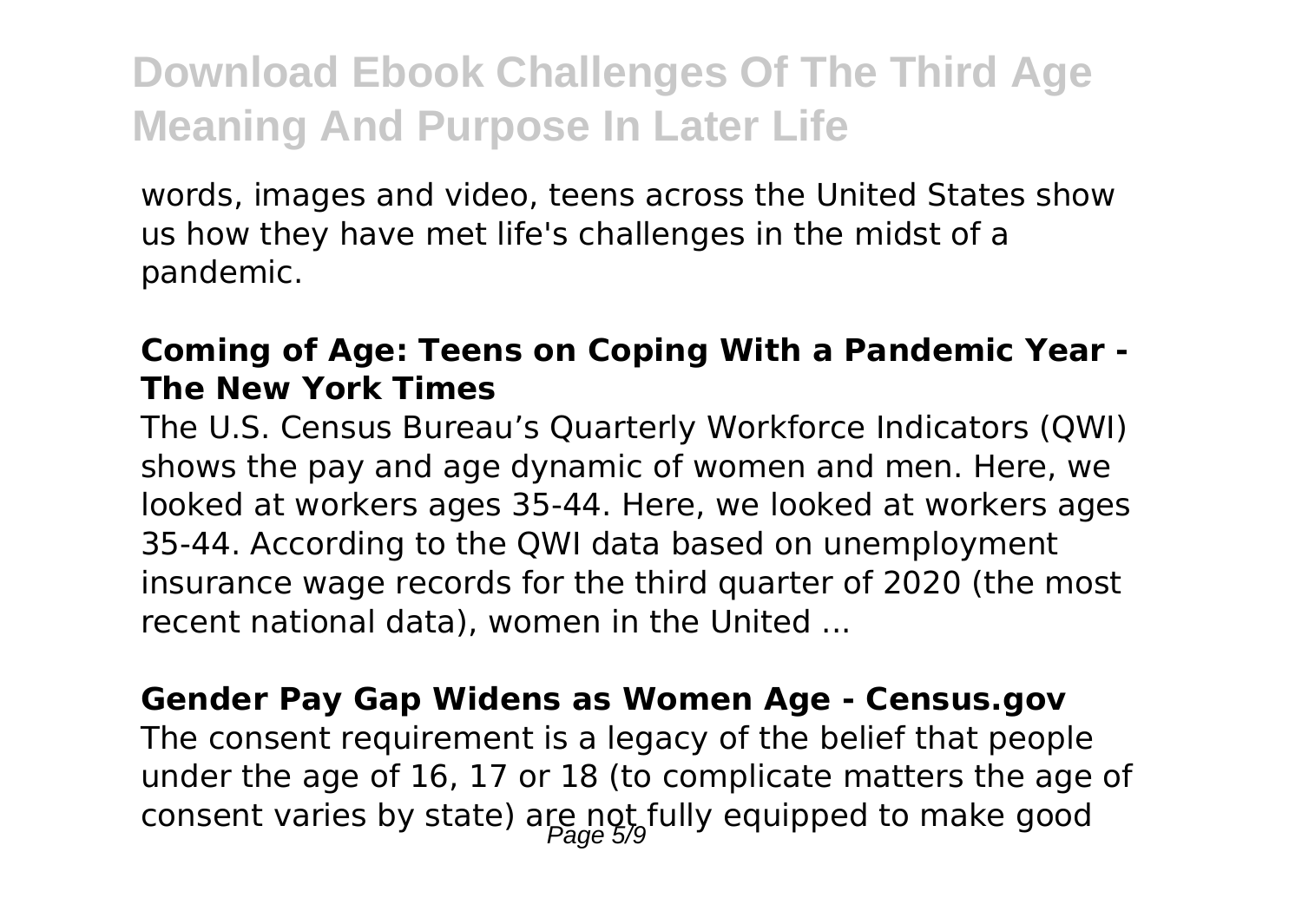decisions in their best interest and that youth may be unduly susceptible to coercion. ... Despite the challenges in surveying teens and their parents, we've ...

### **The challenges of conducting surveys of youth - Pew Research Center**

Third, we discuss interventions and policies to address the unique developmental questions related to the opportunities and challenges of midlife. Pursuing these three objectives promises to re-conceptualize midlife as a key life stage, with distinct and unprecedented opportunities and challenges to be met in the 2020s and beyond.

**Midlife in the 2020s: Opportunities and Challenges - PMC** Hypertension in older adults is related to adverse cardiovascular outcomes, such as heart failure, stroke, myocardial infarction, and death. The global burden of hypertension is increasing due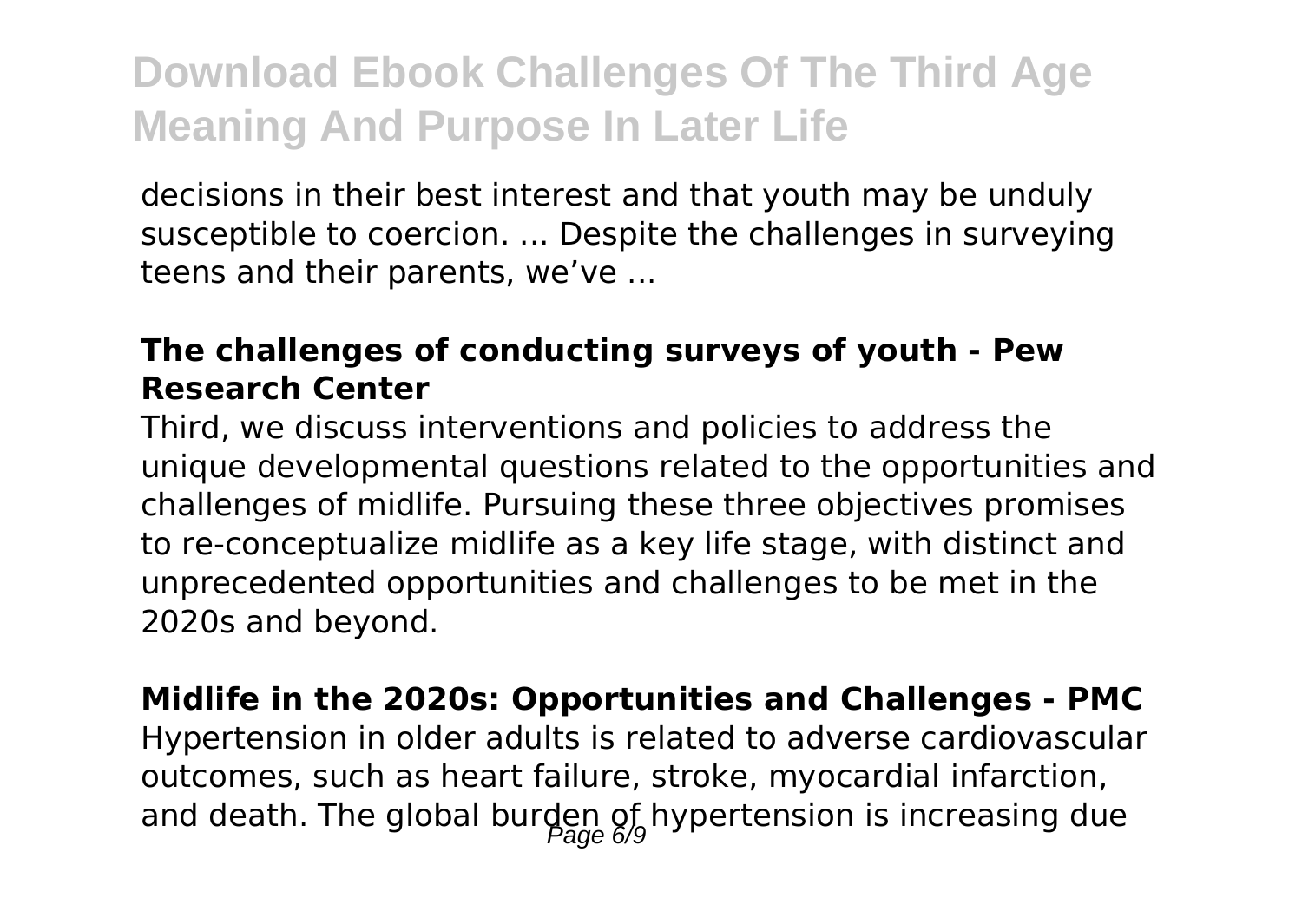to an aging population and increasing prevalence of obesity, and is estimated to affect one third of the world's population by 2025.

### **Hypertension in older adults: Assessment, management, and challenges**

Create a function that takes the age in years and returns the age in days. Examples calcAge(65) 23725 calcAge(0) 0 calcAge(20) 7300 Notes Use 365 days as the length of a year for this challenge. ... Create a function that finds the maximum range of a triangle's third edge, where the side lengths are all integers. Examples nextEdge(8, 10) 17 ...

### **10,000+ Coding Practice Challenges // Edabit**

At present, Russia's aggression against Ukraine is the gravest threat to the international order based on the rule of law. For the world to make progress in the right direction in the new age, it is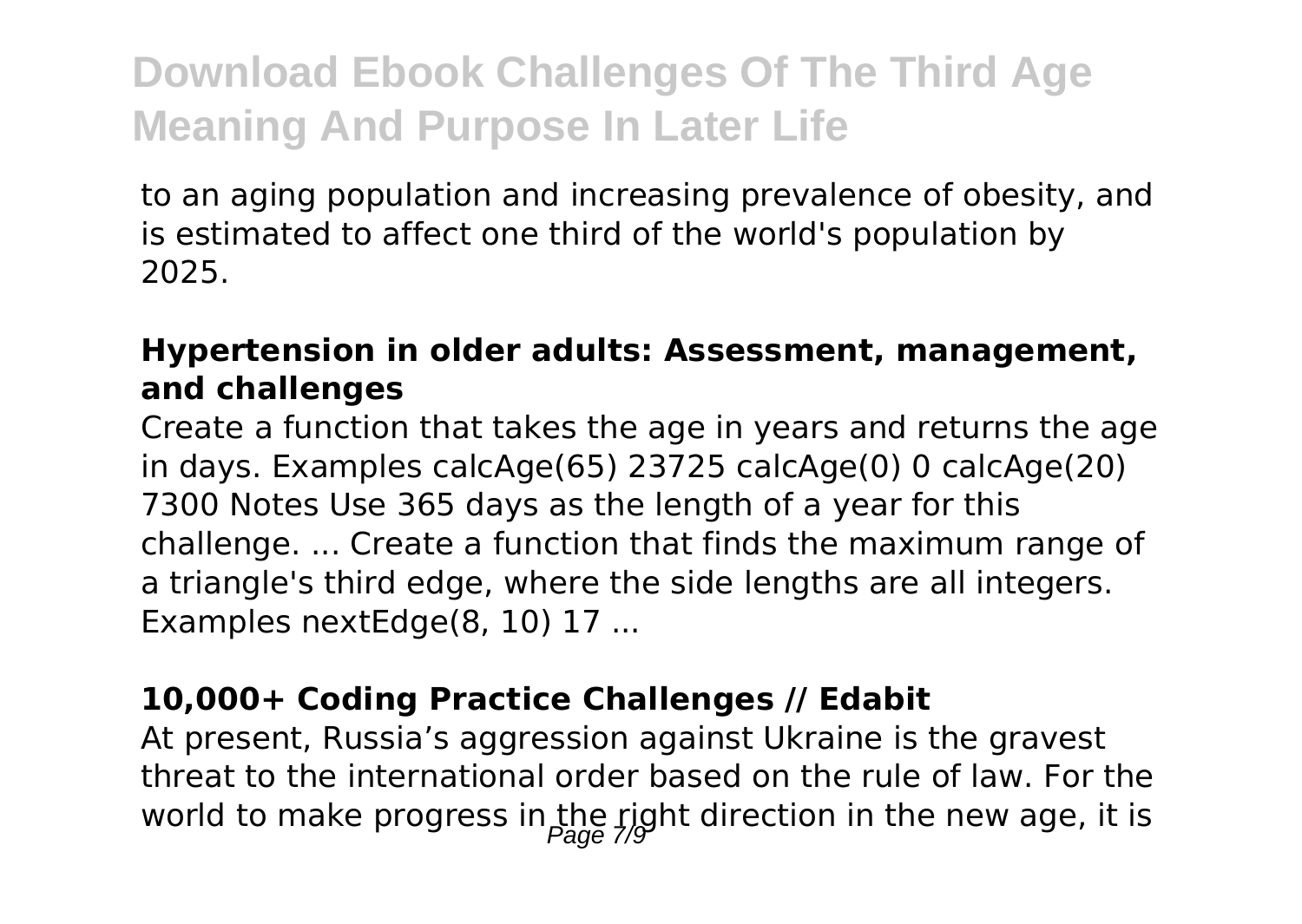extremely important that the international community unite to make it clear that Russia must pay a high price for what it has been doing.

# **Keynote Speech by Foreign Minister Hayashi, at the 2022 CJEB Annual ...**

This pattern differs by age: Roughly six-in-ten partnered adults ages 30 to 49 say their significant other is at least sometimes distracted by their cellphone when they are trying to hold a conversation with them, compared with 52% of those ages 18 to 29 and even smaller shares for those ages 50 and older (41%). ... A third of the social media ...

### **Dating and Relationships in the Digital Age | Pew Research Center**

Diagnostic criteria. SUDs are defined in the Fifth Edition of the Diagnostic and Statistical Manual of Mental Disorders (DSM-5)7